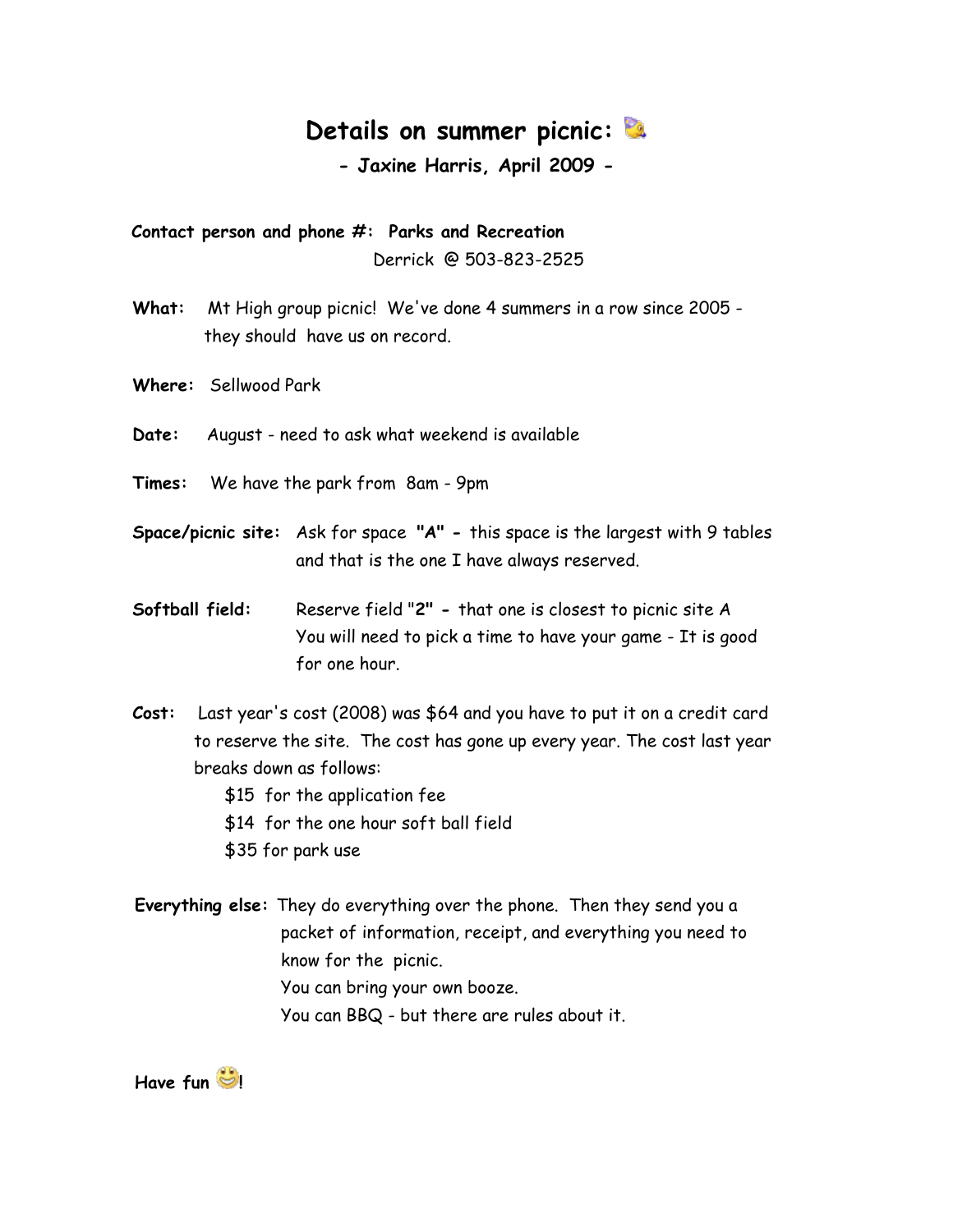**Street Map of Sellwood Park**